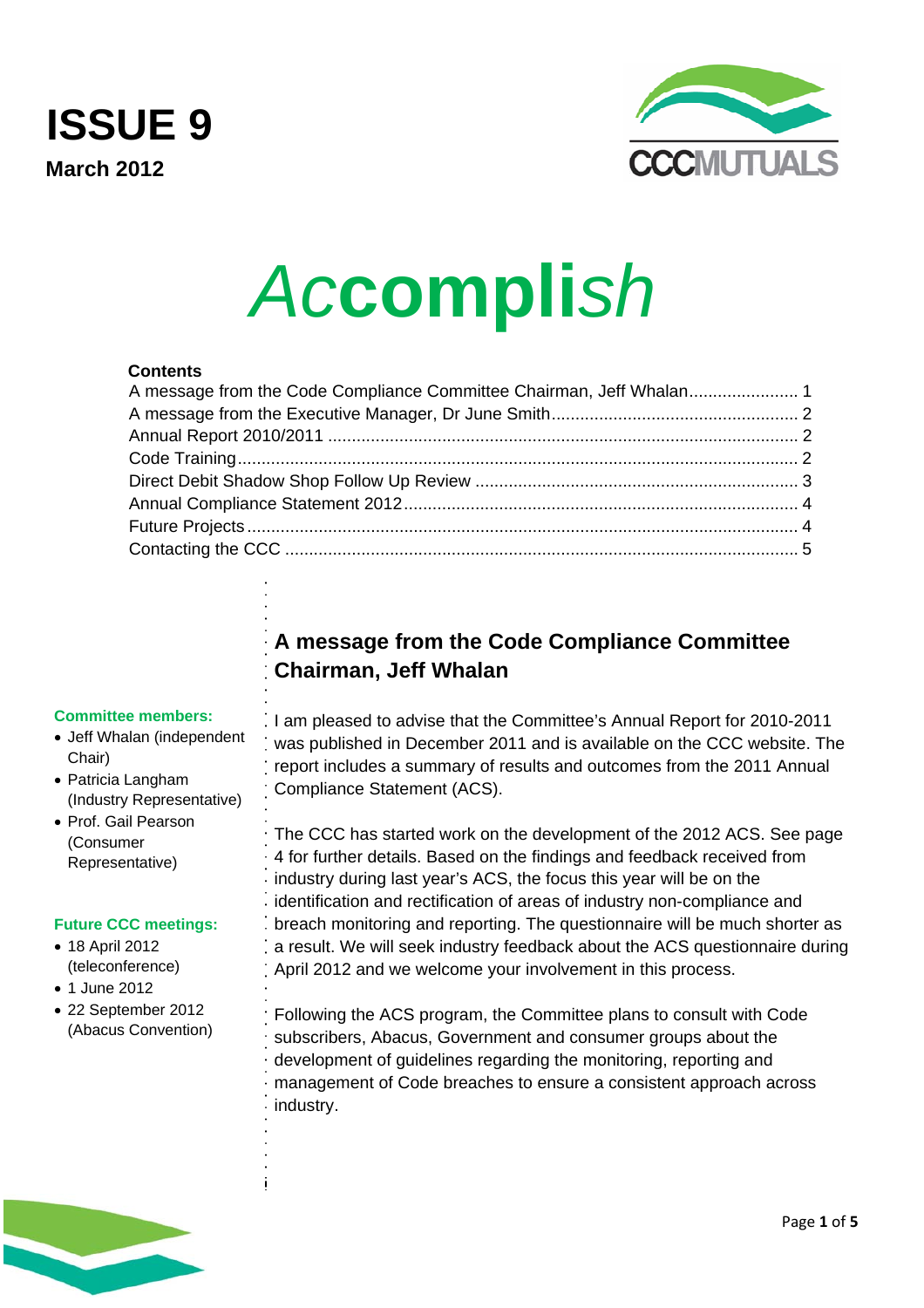#### <span id="page-1-0"></span>**Key Projects:**

- ACS follow-up work regarding T&Cs and websites Code requirements
- Follow-up shadow shopping exercise regarding Direct Debit obligations
- New project regarding compliance with Code training obligations
- Development of CODEX: a Code specific case management system

The CCC welcomes any [feedback](mailto:info@codecompliance.org.au) in regards to the Annual Report 2010/11.

# **A message from the Executive Manager, Dr June Smith**

It has been a hectic start to 2012 for the Code compliance team. I thought you might be interested in some of our key projects.

We are currently following up with individual Code subscribers who reported during the 2011 ACS program that they were still in the process of reviewing and amending their Terms and Conditions (T&Cs) and websites to comply with their Code obligations. See page 4 for further details.

In March 2012, we will conduct a follow up shadow shopping exercise to assess Mutuals compliance with direct debits (Part D, Section 20.1). We expect to see an improvement in compliance across the industry since the last review was conducted in 2010. See page 3 for the details.

The Committee will also commence an own motion Inquiry on Mutuals' compliance with Code training obligations under Key Promises 5 and 10 and Part E, Section 2 of the Code in March 2012. See page 3 of this bulletin for full details.

In 2011, the CCC completed the first phase of development of procedures and processes for its Code monitoring operations. In 2012, the CCC will be developing a new internal case management and reporting system (CODEX) to capture data and information from Code subscribers regarding Code breaches, ACS returns, self initiated compliance investigations and compliance reviews. This will allow the Secretariat to record and analyse data more efficiently and provide industry with timely feedback.

#### **Annual Report 2010/2011**

The Annual Report for the year ended 30 June 2011 has been published on the CCC website: ([http://www.cccmutuals.org.au/2011/12/16/annual-report-](http://www.cccmutuals.org.au/2011/12/16/annual-report-2011/)[2011/](http://www.cccmutuals.org.au/2011/12/16/annual-report-2011/)). A copy was forwarded to all Code subscribers and other relevant stakeholders.

The Report sets out the Committee's key achievements in monitoring the Code compliance activities of Mutuals that have voluntarily subscribed to the Code. The Report also outlines the Committee's work to influence improvements in the standards of practice and service of the industry and how the Committee aims to build on that work in the future. The Committee welcomes any feedback by email to: [info@codecompliance.org.au](mailto:info@codecompliance.org.au).

# **Code Training**

The Committee will be examining compliance by Mutuals' with their Code obligations to adequately train staff on their Code obligations and ensure

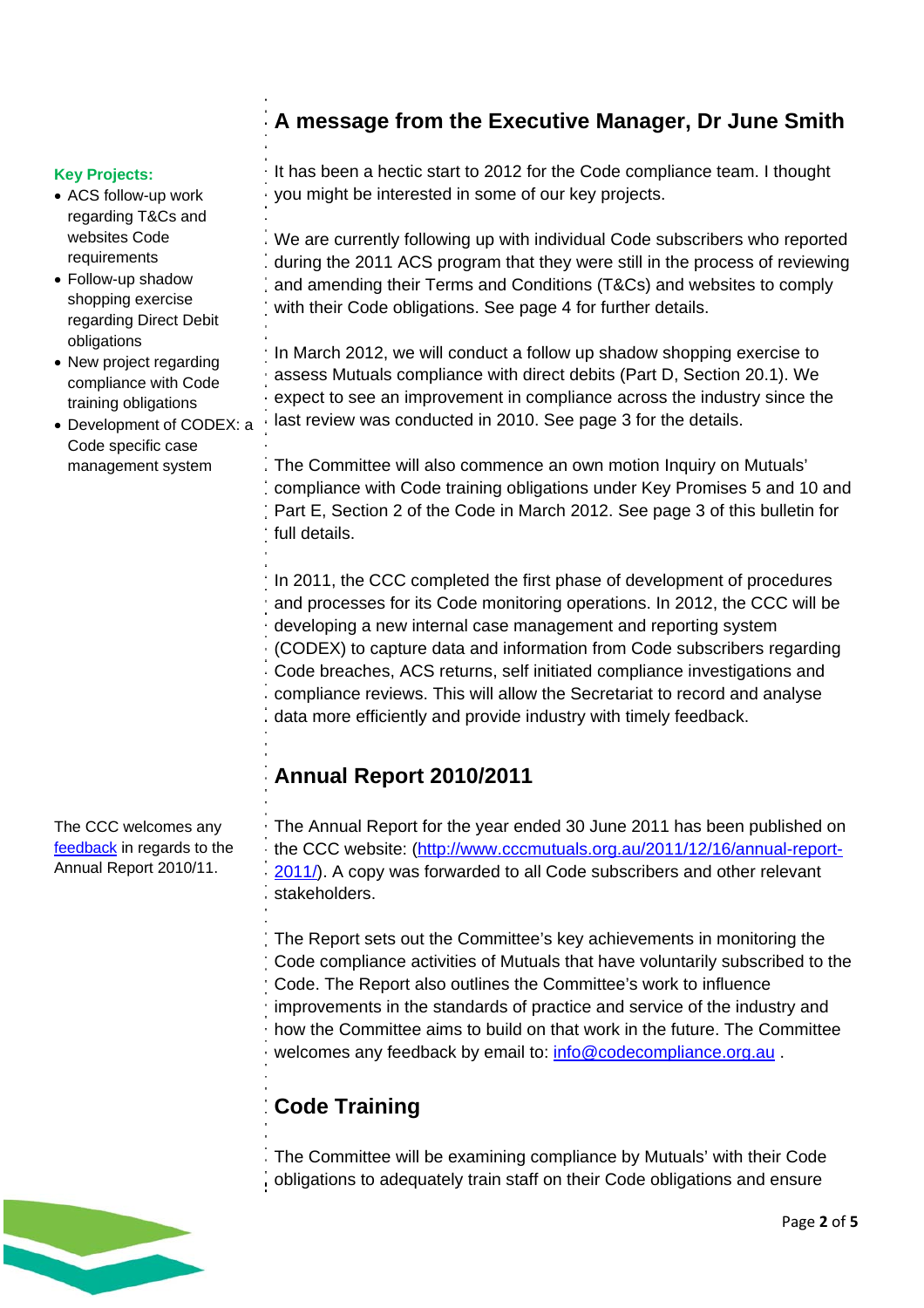<span id="page-2-0"></span>

|                                                                                                                                                                                                       | that they apply the training in their dealings with members. This review has<br>been triggered to highlight the importance of training to the success of the<br>Code. It will commence in March 2012 with an expected completion date of<br>September 2012.                                                                                                                                                        |
|-------------------------------------------------------------------------------------------------------------------------------------------------------------------------------------------------------|--------------------------------------------------------------------------------------------------------------------------------------------------------------------------------------------------------------------------------------------------------------------------------------------------------------------------------------------------------------------------------------------------------------------|
| Adequate training and<br>communication regarding the<br>Code and its provisions<br>should potentially decrease<br>the number of complaints<br>registered by members and<br>breaches of Code reported. | The review will include an examination of whether Code requirements under<br>Key Promises 5 and 10 and Part E, Section 2 of the Code, have been<br>incorporated into day-to-day procedures and processes.                                                                                                                                                                                                          |
|                                                                                                                                                                                                       | The objectives of the review are to:                                                                                                                                                                                                                                                                                                                                                                               |
|                                                                                                                                                                                                       | 1. Develop a better understanding on how Mutuals manage their Code<br>obligations to ensure adequate Code training for relevant staff<br>2. Benchmark the level of compliance across Mutuals in relation to their<br>obligations under Key Promises 5 and 10 and Part E Section 2<br>3. Create a picture of current Code related training processes and any<br>areas of improvement                                |
|                                                                                                                                                                                                       | 4. Understand whether key controls are in place to ensure staff are up<br>to date with their training related compliance obligations<br>5. Assess how often these key controls are monitored<br>6. Ensure a greater understanding of training compliance completion<br>records across each Mutual, and<br>7. Verify that current breach recording practices in relation to training<br>are accurate and effective. |
|                                                                                                                                                                                                       | All Mutuals will receive a short survey in April 2012, for completion and<br>return to the Secretariat, seeking information about these types of matters.<br>As a result Questions regarding code training will be excluded from the 2012<br>ACS. A report on the review will be published on the CCC website by<br>September 2012.                                                                                |
|                                                                                                                                                                                                       | The Inquiry should be of benefit to Mutuals as it will benchmark current<br>industry practice and the performance of Mutuals with their Code<br>obligations. It will highlight possible areas of non-compliance with Code<br>obligations and areas of good industry practice.                                                                                                                                      |
|                                                                                                                                                                                                       | <b>Direct Debit Shadow Shop Follow-Up</b>                                                                                                                                                                                                                                                                                                                                                                          |
| In March 2012 the CCC will<br>conduct another shadow<br>shop exercise to review<br>compliance with part D<br>Section 20.1 of the Code<br>'stopping direct debit'.                                     | This review follows up on previous examination of Mutuals' compliance with<br>Part D, Section 20.1 of the Code 'stopping direct debit'.                                                                                                                                                                                                                                                                            |
|                                                                                                                                                                                                       | The objectives of the follow up review are to gauge any improvement in the<br>industry's compliance of Section 20.1 of the Code and examine if disclosure<br>information in Mutuals T&Cs is consistent with the obligations under the<br>Code.                                                                                                                                                                     |
|                                                                                                                                                                                                       | A shadow shop will be conducted in March 2012 to assess these matters.<br>Mutuals that did not take part in the 2010 direct debit shadow shop may be                                                                                                                                                                                                                                                               |

the subject of a shadow shop on this occasion. The CCC has decided that

#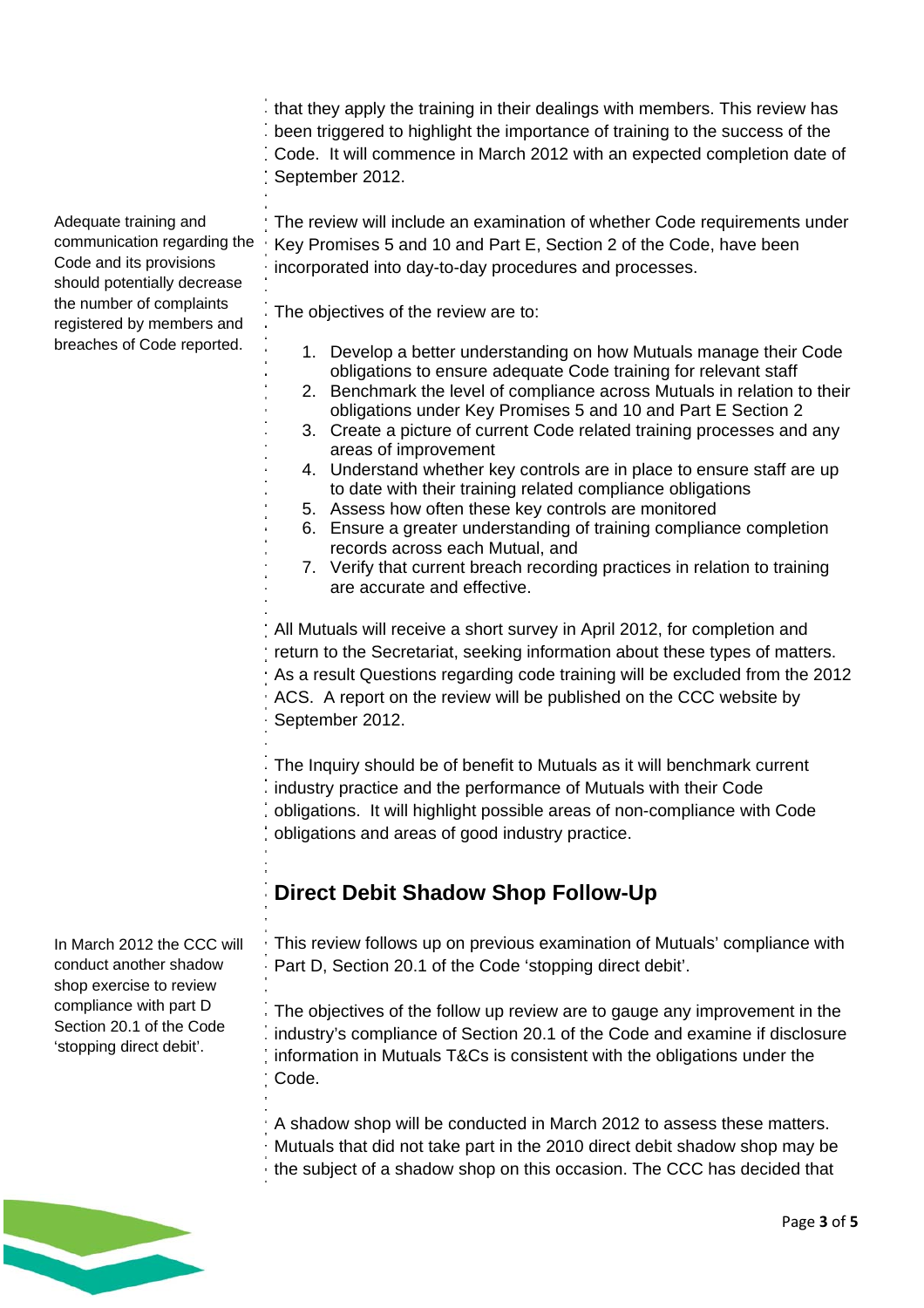<span id="page-3-0"></span>questions regarding direct debits will be excluded from the 2012 ACS as result of this review.

The results of the review will be reported back to participating Mutuals in April 2012 and the report will be published on the CCC website in May 2012.

# **2012 Annual Compliance Statement**

Please register your interest at: [info@codecompliance.org.au](mailto:info@codecompliance.org.au) if you wish to assist and provide feedback regarding the development of the ACS 2012.

The Committee is currently developing the 2012 ACS. It is proposed that the ACS format will change in part to reduce the number of questions asked of Mutuals and to exclude reference to areas of compliance that may have been the subject of a recent CCC Inquiry.

The main changes proposed are as follows:

- the ACS will be developed as a monitoring tool and as a tool by which Mutuals can self assess their own compliance with Code obligations
- the CEO or Chair of the Mutual will be asked to declare that the Mutual has complied with its Code obligations during the reporting year, and
- Mutuals will be asked to report on specific areas of non-compliance and provide details of any remediation plan or corrective action taken.

Members who are interested in providing feedback on the draft ACS prior to its release to all Mutuals, should email their interest to:

[info@codecompliance.org.au](mailto:info@codecompliance.org.au) .

# **Other activities:**

In 2012- 2013, the CCC also proposes to:

- consult with industry in the first half of 2013 relating to compliance with Part D, Section 24 (financial difficulty), prompted by concerns voiced by consumer groups and other key stakeholder groups
- conduct on-site visits as part of the ACS verification program to address any issues related to Code compliance
- conduct workshops on Code compliance jointly with Abacus at its National Roadshow in May 2012, and
- further improve its liaison and collaboration with key stakeholders in order to achieve its objectives in improving compliance with the Code and to assist Code subscribers meet and exceed the standards of good industry practice, envisaged by the Code.

Project: Financial difficulty

2011 ACS verification process and on-site field visits

Code compliance and monitoring workshops at Abacus National Roadshow in May 2012

Liaison with relevant stakeholders